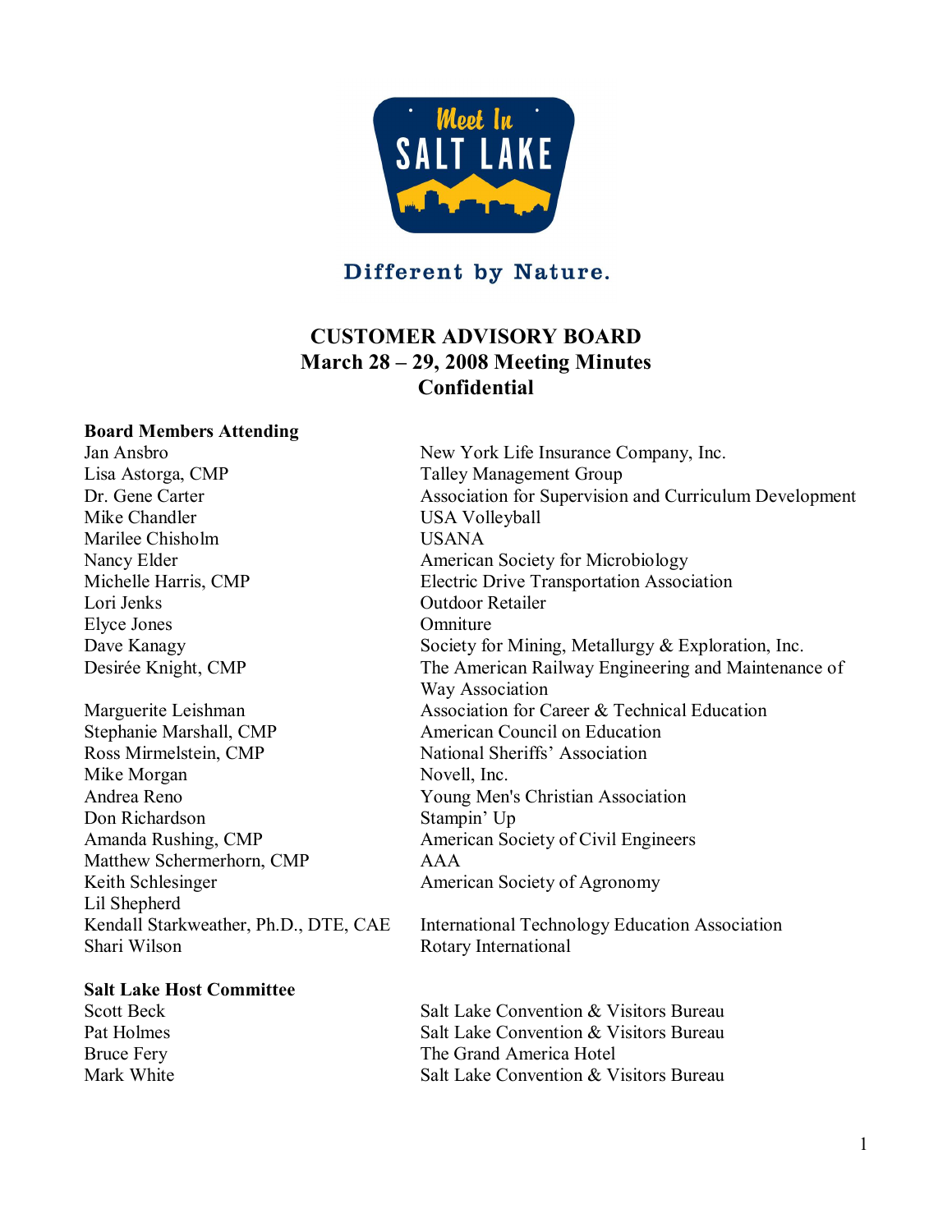#### **Facilitator** David Kliman, CMP, CMM The Kliman Group

**Gallery Attendees**

Ann Bangerter **Hotel Monaco** Rachel Bremer Shilo Inn Kendall Card Base Camp Kelly Olsen Rare Method Eric White **Rare Method** 

Lee Adamson **Salt Lake Convention & Visitors Bureau** Jason Badell Salt Lake Convention & Visitors Bureau Tessa Baysinger Salt Palace Convention Center Mayor Peter Corroon Mayor of Salt Lake County Jeremy Cunningham Salt Lake Convention & Visitors Bureau Kim Dalby Salt Lake Convention & Visitors Bureau Mark Erekson **The Grand America Hotel & SLCVB Board of Trustees** Kevin Falardo Hilton Salt Lake City Center Royce Failner Salt Lake Convention & Visitors Bureau Connie Harmston<br>
Annie Harrell<br>
Salt Lake Convention Salt Lake Convention & Visitors Bureau Dan Hayes Salt Palace Convention Center Patrick Higgins Salt Lake Convention & Visitors Bureau Allyson Jackson Salt Palace Convention Center / South Towne Expo Center & SLCVB Board of Trustees Executive Committee Gregg Lofgran 
Hilton Salt Lake City Center Steve Lindburg Hilton Salt Lake City Center Steve Lundgren Marriott Salt Lake City Downtown & Chairman of the Board SLCVB Tyson Lybbert Marriott Salt Lake City Center<br>Michael Mack Salt Lake Convention & Visito Salt Lake Convention & Visitors Bureau Caryn Morris Salt Lake Convention & Visitors Bureau "B" Murphy Modern Exposition Services & Chairman & Convention Facilities Advisory Board Ruth Naccarato Snowbird Ski & Summer Resort Todd Ness Salt Lake Convention & Visitors Bureau Robert O'Neil Salt Lake City Marriott Downtown Sally O'Neill Salt Lake Convention & Visitors Bureau Karen Osment The Grand America Hotel<br>
Chris Peterson Salt Lake Convention & V Salt Lake Convention & Visitors Bureau Dennis Porter Red Lion Hotel Salt Lake Downtown Julie Rhoads Salt Lake Convention & Visitors Bureau Eric Thompson Salt Lake Convention & Visitors Bureau Tamme Thompson Salt Lake Convention & Visitors Bureau Angela Tyler Salt Lake Convention & Visitors Bureau Dan Williams Radisson Hotel Salt Lake City Downtown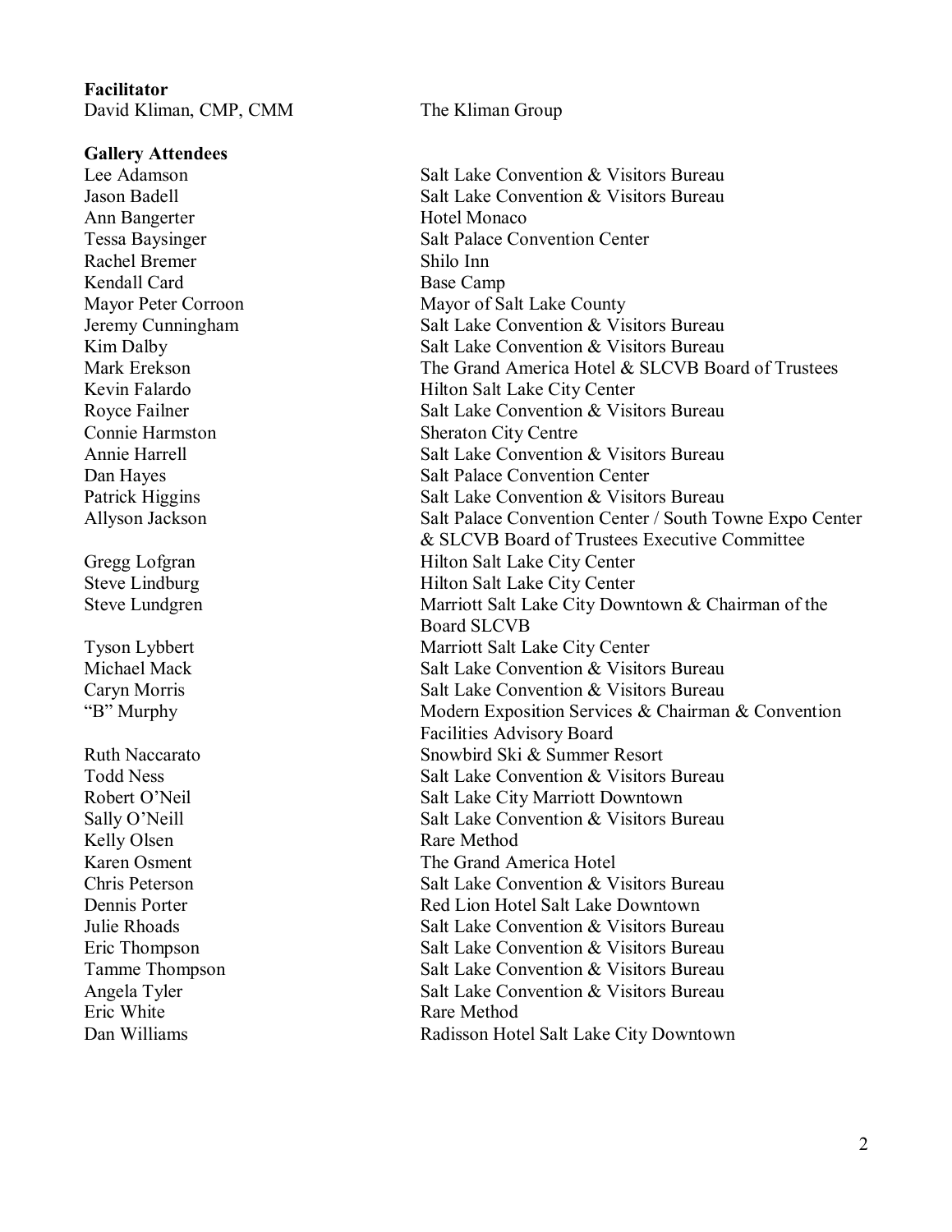# **Friday, March 28, 2008**

# *Welcome*

Board members, Salt Lake hosts and Gallery attendees made introductions.

### *Opening Comments – Scott Beck and David Kliman*

Scott and David welcomed the Board and thanked them for their time and commitment to Salt Lake. The Board was asked to speak honestly and openly on behalf of the meetings and convention industry as well as their respective organizations. The Board's role is to act as a sounding board; a highly relevant sample of Salt Lake's target meetings and convention audience. Salt Lake will listen and learn from the Board and appropriate action will be taken on its recommendations.

### *Action Items and Recommendations from October 2007 Meeting were reviewed by David Kliman; –* **progress on each item is shown in bold type**

- The Board was asked to send David Kliman their top 3 best practice picks for CVB websites based on ease of navigation – **completed; see recap of comments below**
- · Film video testimonials during the Spring 2008 meeting of the Advisory Board **filmed on site at meeting**
- The Bureau's list of client references (online and in print) requires updating and should be sorted by like groups, not by date – **references updated; sorting parameters to be implemented at later date**
- Communicate transparently regarding alcohol regulations and Sunday restaurant closures -**Sunday restaurant information included on new "Convention & Meeting Planning" microsite; alcohol regulations to be addressed as well in phase 2**
- · Sell the value of Salt Lake's low cost and strong culture of customer service **as part of this strategy, new creative ad brief was reviewed**
- Create themed event packages promoting options for networking and events; promote to buyers to address the "nothing to do" misperception – **work in progress; update at next Advisory Board meeting**
- Create Sunday evening packages to counter closures of many restaurants; continue efforts to get restaurants to open Sundays when large groups are in town – **to begin this process, new "Convention & Meeting Planning" microsite will address restaurants open on Sunday; package concept is still being discussed with restaurant community**
- · Continue lobbying efforts to allow higher density of bars and clubs **ongoing efforts with new Salt Lake City Mayor Ralph Becker and Downtown Alliance; progress will be reported at a later date**
- Market Salt Lake's well-trained labor and volunteer work force message to be added to all **marketing and sales tools, including a section in new bid book emphasizing this benefit**
- · Send reprints or web link of October 2007 Delta Inflight *Sky Magazine* to potential and current customers – **250 of SLCVB target accounts, which have been qualified as a good fit for Salt Lake and meet booking parameters, have received the reprint; web link will be included in new "Convention & Meeting Planning" microsite**
- Create targeted ways to include outlying hotels in communications and quarterly meetings to improve their service to citywide convention attendees and planners **quarterly meetings**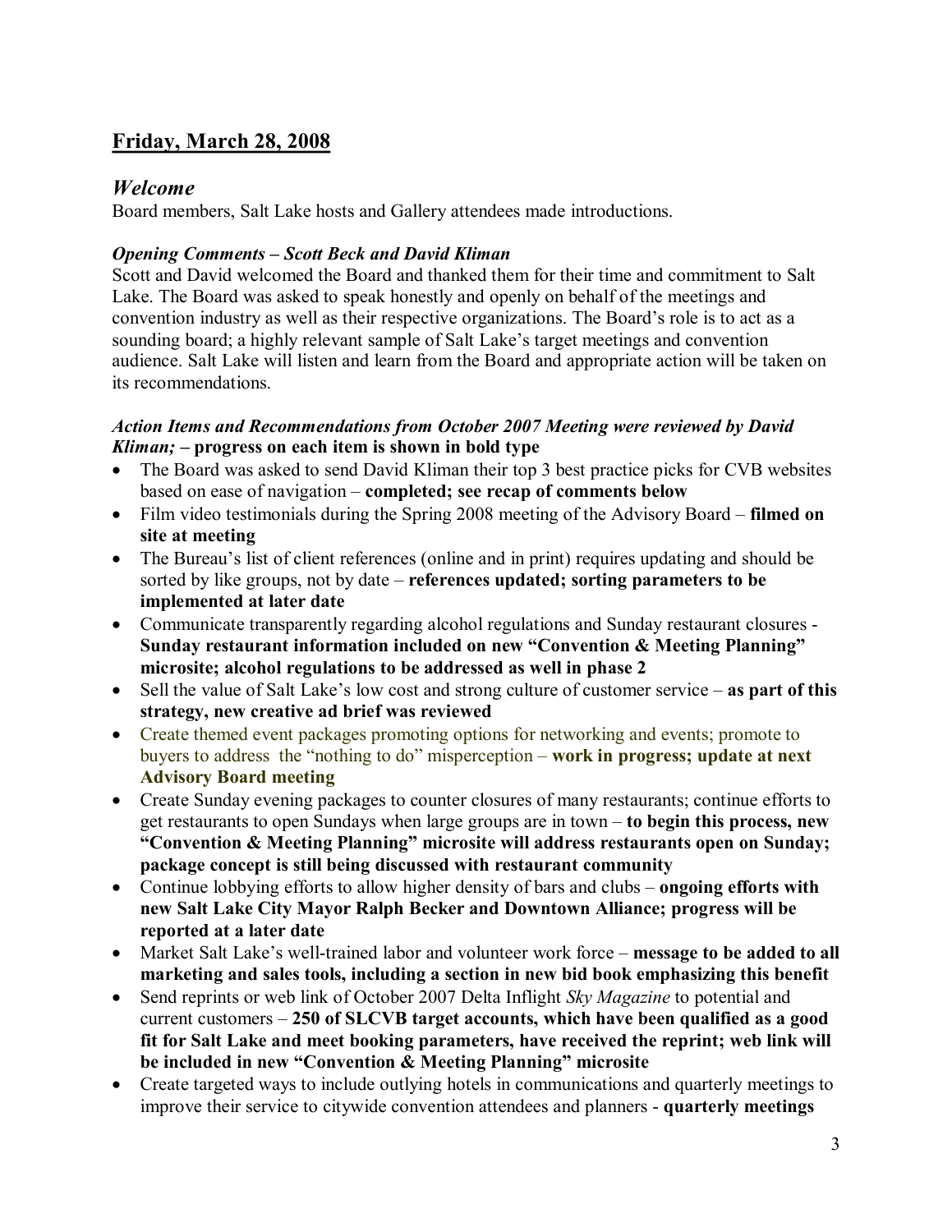**with hotel GMs of outlying hotels have been scheduled through 2008 and will continue as an ongoing program**

- Evaluate attendees' experience in outlying hotels during next series of large citywides **work in progress; report at November Advisory Board meeting**
- · Create stronger communications tools to educate suppliers regarding economic and service impact of large conventions; including taxi companies and drivers - work in progress; **report at November Advisory Board meeting**
- · Advertising & Branding **proposed creative brief for new ad campaign was reviewed at March meeting** 
	- o The Board recommended ads targeting the meetings market clearly showing images related to social networking
	- o Use "business" messages which mix pragmatic and emotional images (networking and spectacular scenery).
- · Website recommendations: proposed **web site recommendations were presented on Beta site and reviewed at March meeting** 
	- o Change the word "Accommodations" to "Hotels" in the left hand navigation
	- o Delete wasted white space on the Hotel page
	- o Hotels should be searchable by size, banded by geographic distance and include distance from Convention Center, total number of rooms and AAA rating
	- o Move credit card and dollar range legend from bottom to top of the page
	- o Delete the hanging chad "E" from the credit card legend
	- o Ensure major renovations and construction are noted prominently on hotel listings
	- o List inhouse Starbucks location on hotel home pages
	- o Create an *At a Glance Fact Sheet* listing capacities, pricing, service providers for all major venues and suppliers
	- o Venues should list planners' ability to use own service providers (catering, production etc.)
	- o Online search should include distances in miles from the Convention Center and use a banded ring to also show distances from the core areas surrounding the Center
	- $\circ$  Services area should include FedEx/Kinko's, Pharmacies, Hardware and Cell Phone stores, Hospitals, Urgent Care, Post Offices etc.
	- o Crisis Plan for CVB and Convention Center should have a prominent and separate link
	- o List "What's New" prominently "above the fold" on the website
	- o List restaurants' hours of operations, searchable according to whether they are open on Sundays
	- · Green Meetings: **will be addressed in phase 2 of "Convention & Meeting Planning" microsite** 
		- o Create "Green Meetings" left link and list prominently on the CVB Home Page with an icon
		- o Provide information regarding Carbon Offsets and other environmental sustainable tools in this area of the website
		- o Green Meetings Industry Council [www.greenmeetings.info](http://www.greenmeetings.info/) was cited as a best practice organization addressing key sustainability issues
		- o Promote LEEDS Silver certification of the Convention Center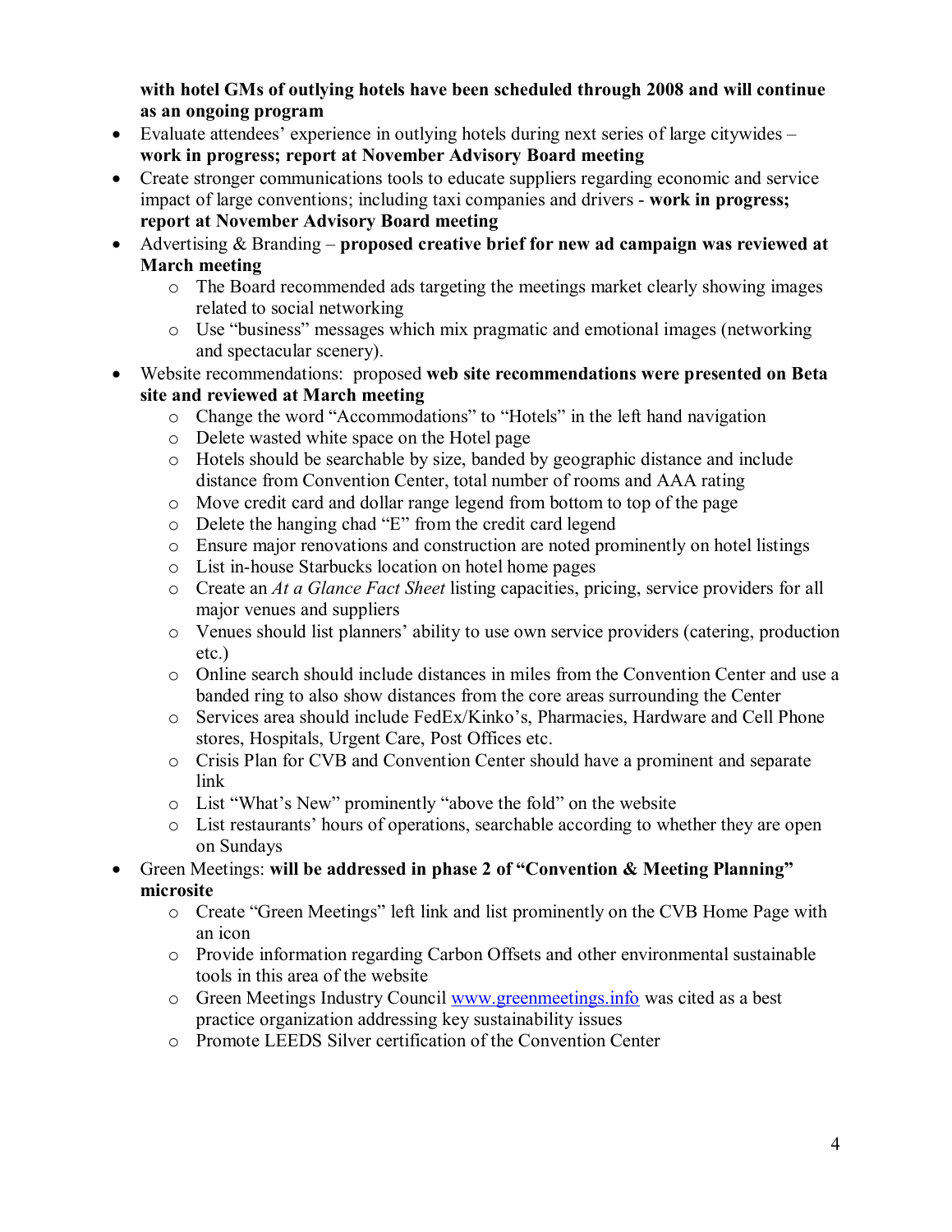Please list up to three of your favorite CVB websites which offer the best NAVIGATION (not content) for meeting professionals/show organizers: **comments below regarding web sites that influenced the restructuring of our "Convention & Meeting Planning" microsite**

- Indianapolis
- · Kansas City **like "What's New" section – will be adding this to our microsite with detailed information on the \$1 billion City Creek development downtown**
- · San Antonio  **top navigation only so you keep majority of your information "above the fold" – we dropped our lefthand navigation and moved everything to the top**
- · San Diego **liked consistency with branding/message; however found navigation confusing**
- · Detroit **search area at the top of the site moved our search to the top**
- · Chicago **special event venue navigation is easy to search for specific venues will be implementing this type of search capability**
- Atlanta has a spreadsheet on screen of special event venues
- Washington DC
- Spokane
- Las Vegas CVA meeting site extremely user friendly. The map feature is awesome and the search buttons are quick and easy to navigate.
- Chicago CTB meeting site user friendly. I really liked the McCormick Center expands section. The maps & transportation section had flight times and drive times to Chicago defined. Green Chicago section!!! I also like the ChooseChicago site designed for exhibitors and attendees. Great idea!!
- San Diego CVB meeting site. I was on the Advisory Board and helped them with this site. They promote your event section has lots of great tools. The event services section has a 'what's new' subsection that should be more prominent but still useful**. Content is great, but still navigation is a bit confusing.**
- Fort Lauderdale

# *Table Talk*

The Board was asked to talk briefly about key strategic issues within their organizations; the following is a summary of their comments:

**David Kanagy Society for Mining, Metallurgy & Exploration:** Experiencing significant membership growth; meeting attendance is up 35% and revenues have doubled. Mineral prices are on the rise. Key issue is the war for talent which extends its reach from high school students to public policy advocacy related issues.

**Marguerite Leishman Association for Career & Technical Education:** Association changed its name to better reflect its membership of students and teachers. Association relies on government funding and sponsorship to achieve goals. Experiencing a reduction in student members.

**Lori Jenks Outdoor Retailer:** Tough economic times resulting in strong focus on maintaining attendance and exhibitor numbers and managing travel costs through partnerships with cities and facilities.

**Amanda Rushing American Society of Civil Engineers:** Katrina, Boston's Big Dig and Minneapolis bridge collapse have combined to create stronger awareness regarding importance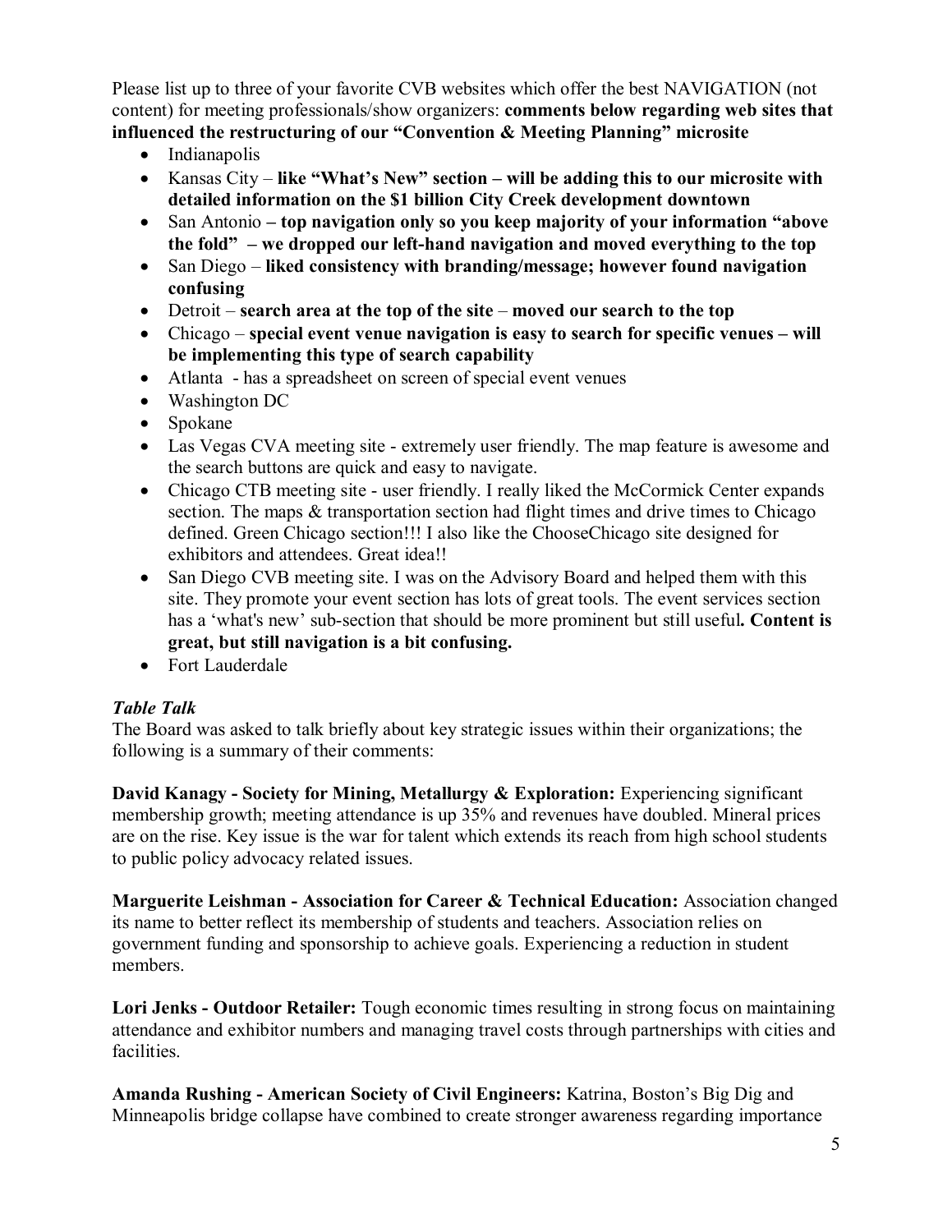of civil engineering and the poor state of the country's infrastructure. Despite this, the association is experiencing a war for talent and a simultaneous reduction in student interest in the profession.

**Shari Wilson - Rotary International:** World economic downturn has impact on meeting which are attended purely on a discretionary basis by members who have a strong desire for volunteer service. U.S. visa restrictions are problematic and combined with world economics make predicting attendance difficult. \$100 million matching partnership with Gates Foundation to eradicate polio is underway.

**Michelle Harris Electric Drive Transportation Association:** Experiencing a surge in membership seeking leadership and education. Educating politicians regarding technology and realistic solutions is a key focus.

**Ross Mirmelstein National Sheriffs' Association:** Key issues include public awareness and education regarding the role of Sheriffs, who are elected officials. National economy, need for federal grants and cooperative partnerships with organizations such as AARP are also key issues.

**Don Richardson - Stampin' Up:** Scrap Book association now in 20<sup>th</sup> year of operation with 35,000 representatives, 99% of whom are female. Security at their convention is a constant concern; works closely with local law enforcement officials to address this issue.

**Desirée Knight The American Railway Engineering and Maintenance of Way Association:** Focus is on railway engineering. The war for talent, an aging membership and environmental sustainability are key issues facing the organization.

**Lil Shepherd:** Starting a new job on April 2, contact information will be shared after that date due to non-compete clause. Alternate health care industry members are typically cost conscious and "green" minded with significant food and scent sensitivities. Utah offers great solutions and products for these meetings.

**Elyce Jones – Omniture:** Company is focused on web optimization. Acquired key competitor in 2007; merging cultures and managing growth are key issues. Technology solutions for managing meetings are critical.

**Mike Chandler USA Volleyball:** Developing quality Olympic teams is a key focus for the organization which is non profit and gets no US Olympic Committee or government support unless the teams medal. Economy downturns hurt sporting organizations; controlling costs is critical. Most attendees plan family vacations around their events. Lack of widespread public appreciation of the sport hinders the organization.

**Stephanie Marshall American Council on Education:** Members are aging resulting in a war for talent. Key issues include finding a diverse pool of new talent; campus safety and programs for returning injury war veterans. Meeting attendance is up 20%; revenues and meeting costs are increasing.

**Mike Morgan - Novell, Inc.:** Experiencing last minute requests from upper management to book large (1,500 person) meetings. War for talent is on-going, but as a local Salt Lake company, the availability for high quality temporary staff is advantageous, especially for the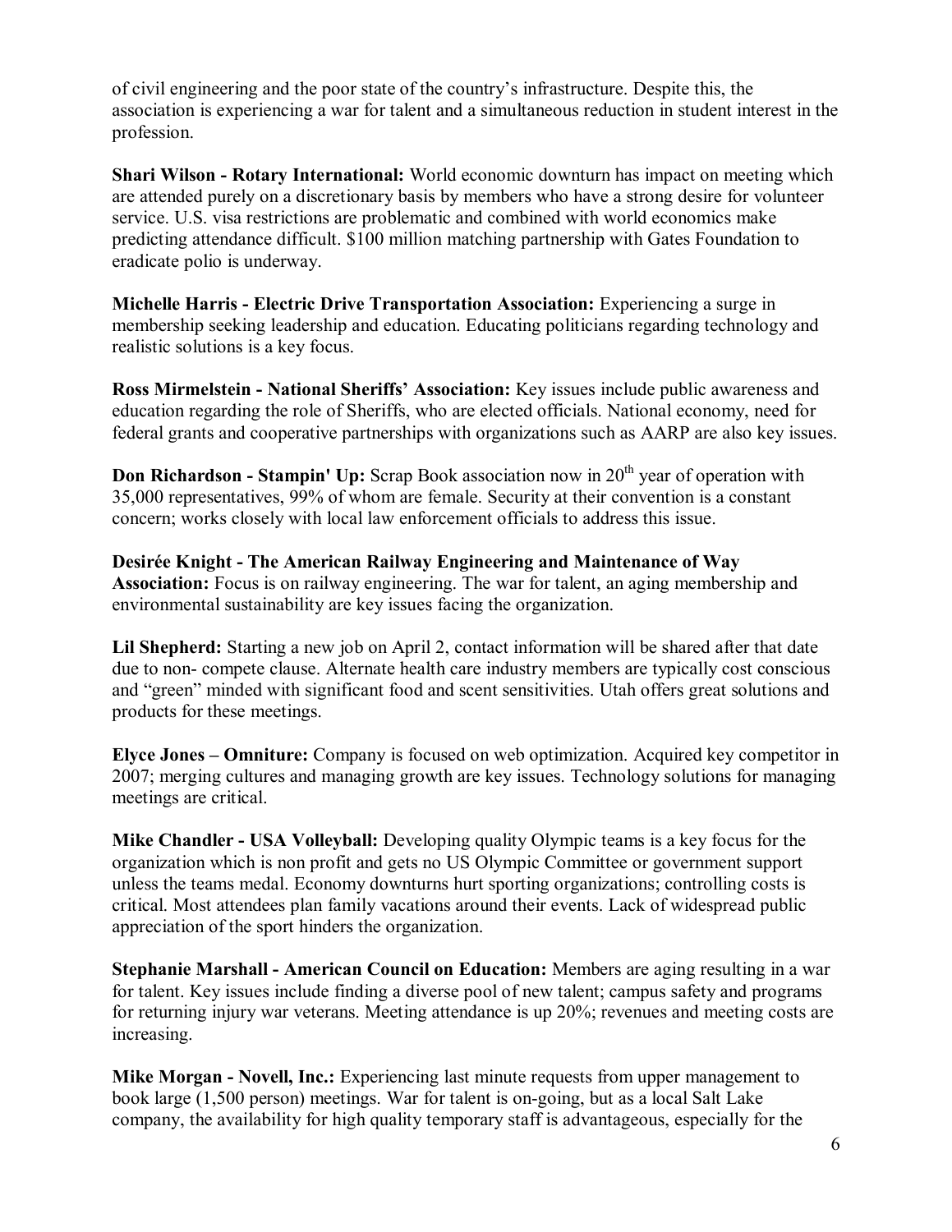meeting hosted in Salt Lake. Always seeks technological solutions. Seeking ways to weed out "professional" meeting attendees who register simply to win prizes and take away gifts which they can later sell.

**Kendall Starkweather International Technology Education Association:** War for talent and a changing demography are key issues. Seeking  $21<sup>st</sup>$  Century teaching tools and solutions to assist schools stuck in the 20<sup>th</sup> Century. Meetings are focused on delivering enhanced education solutions and networking opportunities. There is growing focus on potential of virtual meetings.

**Nancy Elder American Society for Microbiology:** Association has 43,000 life science and MD members; 33% are non-US based. Focus is on three issues; needs assessment, ROI (Return on Investment) and collaboration. Nancy is also PCMA's 2008 Chairwoman, and ironically, they are focusing on these same three issues.

**Matthew Schermerhorn – AAA:** Organization is challenged to maintain high service level in an on line world; previously most transactions had been face to face. Social responsibility, alternate fuels, traffic and child safety advocacy are key issues for AAA. Incentive events are increasingly subject to federal laws.

**Marilee Chisholm – USANA:** Holds an annual meeting in Salt Lake; meeting has grown from 3,000 attendees in 2001 to 8,000 in 2007. Most attendees have full time jobs in addition to their USANA involvement. A poor economy drives growth for the organizations, but registration is flat for the first time in 10 years. Hotel cost is the number 1 issue for attendees, who pay their own way.

**Gene Carter Association for Supervision and Curriculum Development** is a nonprofit, nonpartisan organization that represents more than 175,000 educators from 119 countries; members span the entire profession of educators—superintendents, supervisors, principals, teachers, professors of education, and school board members. The organization addresses all aspects of effective teaching and learning such as professional development and educational leadership. The 2007 fiscal year was the strongest ever. Challenges include addressing an aging membership, lobbying policy makers and offering  $21<sup>st</sup>$  Century skills against  $20<sup>th</sup>$  Century paradigms and systems.

**Jan Ansbro - New York Life Insurance Company** is 163 years old and has \$275 billion under management. There are no mortgage-related issues and the company is very secure. It is expanding in China, Argentina, Brazil, Mexico and other countries and expects overseas revenues will soon exceed domestic revenues. The meetings department is experiencing a war for talent and is subject to flat budgets. New York Life is a very conservative company and Jan is always having to take this into consideration when selecting destinations and planning meetings.

**Andrea Reno Young Men's Christian Association (YMCA):** There are more than 2,500 YMCAs in the country, which serve more than 20 million people each year regardless of age, race, faith, background, ability and income levels. Founded in 1851, the Y invented many sports including basketball and volleyball. The Y is reinventing itself – it is not the old YMCA your parents knew and grew up with; among its key issues are creating solutions to the obesity epidemic. There are 65,000 employees and 500,000 volunteers. Andrea and her colleagues manage 300 meeting per year and 1 national conference which takes place once every 4 years.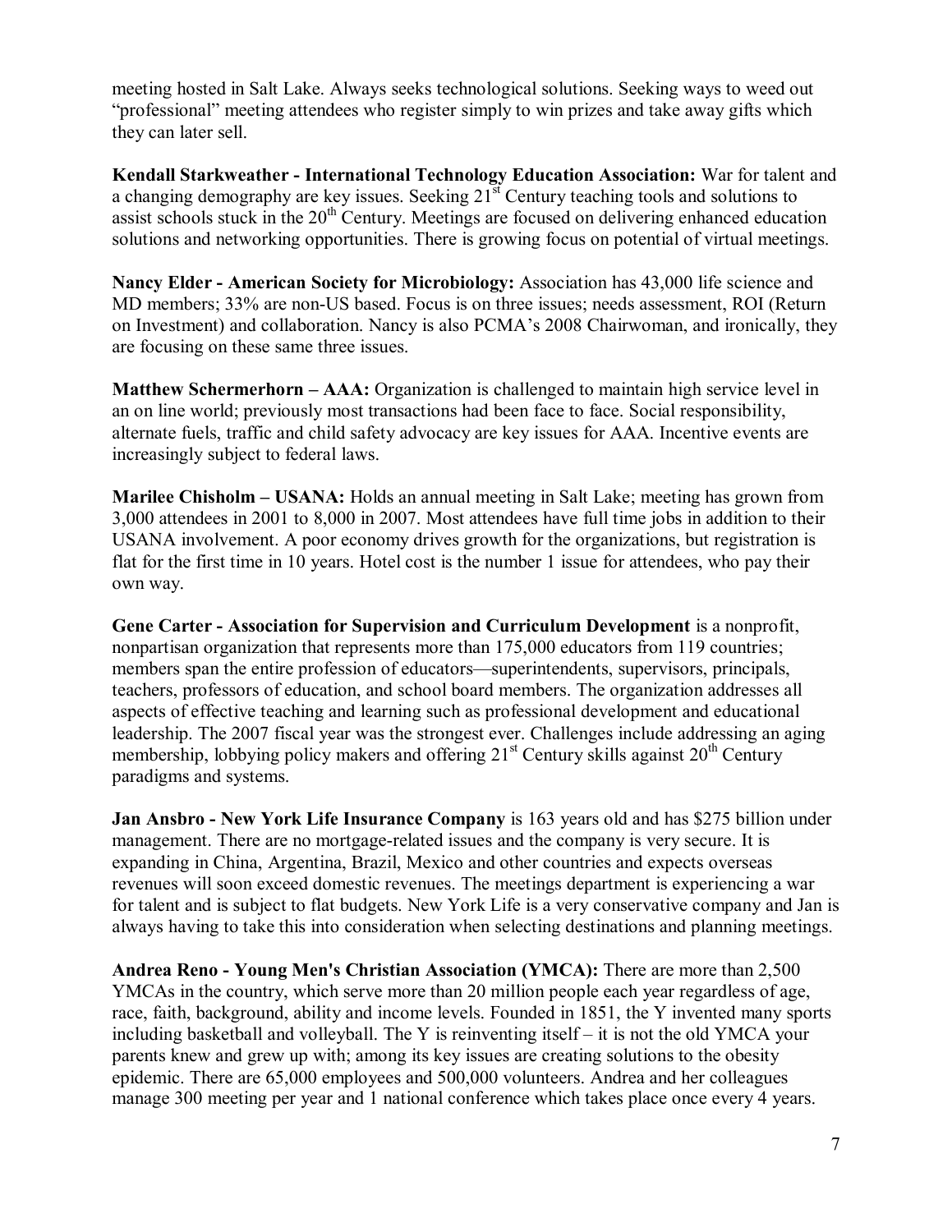**Keith Schlesinger American Society of Agronomy:** Keith manages meetings for American Society of Agronomy plus the Crop Science Society of America, the Soil Science Society of America and the Entomological Society of America. Key issues include member retention, developing new programs and the politics of environmental sustainability, carbon footprint and offsets and their impact on green meetings.

### *Customer Report Cards*

#### **Jan Ansbro from New York Life provided the following report on their recent meeting in Salt Lake:**

- $\Box$  Incentive meeting required a desirable destination
- <sup>q</sup> Tiered Qualifiers and Company Executives with spouses and children
- $\Box$  History of Executive Council (4 meetings vs. 2 meetings vs. 1 meeting) 1999 -- (4) 2 back to back at Boca Raton Resort & Country Club, Boca Raton, FL 2 back to back at San Diego Sheraton, San Diego, CA  $2000 - (4)$  2 back to back at Westin Seattle, Seattle, WA 2 back to back at Sheraton Toronto, Toronto, Canada 2001  $-(2)$  4 back to back at Gaylord Opryland, Nashville, TN 2002  $-(4)$  2 back to back at Tampa Marriott, Tampa, FL 2 back to back at Tampa Marriott, Tampa, FL 2 back to back at Point South Mountain, Phoenix, AZ
	- 2003 -- (1) Disney's Coronado Springs, Orlando, Florida
	- $2004 (1)$  Gaylord Texan, Grapevine, Texas
	- 2005 -- (1) Salt Palace Convention Center using Little America, Marriott City Center, Downtown Hilton, Monaco, Marriott Downtown, and Radisson
- <sup>q</sup> Salt Lake met New York Life's business requirements
	- o Flat budget
	- o 1,600 peak sleeping rooms
	- o 45,000 sq ft ballroom
	- o 10 staff offices
- o Concurrent workshops
- o Equivalent sleeping rooms at 3 and low 4 star hotels at the same cost
- o Move from hotel ballroom space to first time user of a convention center

### **Salt Lake's Four-part Solution:**

- **1. CVB**
	- a. Penny Pinkerton, Diane Utley, Julie Rhoads and Mark White did a great job!
	- b. Provided simplified and standardized hotel contracts
	- c. Hotel rebate for convention center rental fee
	- d. Community: airport arrival, signage in store fronts, banners

# **2. Sleeping Rooms**

| Hotels               |                                     | ROH/Suites | Luggage tag |
|----------------------|-------------------------------------|------------|-------------|
| Hilton               |                                     | 425/18     | Red         |
| Monaco               |                                     | 176/12     | Pink        |
| Little America       |                                     | 100/12     | Yellow      |
| Marriott City Center |                                     | 242/25     | Blue        |
| Marriott Downtown    |                                     | 349/17     | Purple      |
| Radisson             |                                     | 65         | Green       |
| Room rates           |                                     |            |             |
| $\mathbf{r}$         | $\bigwedge$ $\bigwedge$ $\bigwedge$ | $\sim$ 1.  | $\cdot$ 1   |

| Room:         | \$135 per night per room single or double occupancy |
|---------------|-----------------------------------------------------|
| Housekeeping: | \$2 per night per room                              |
| Tax:          | $11.2\%$ per room per night                         |
| Porterage:    | \$10 per room round trip                            |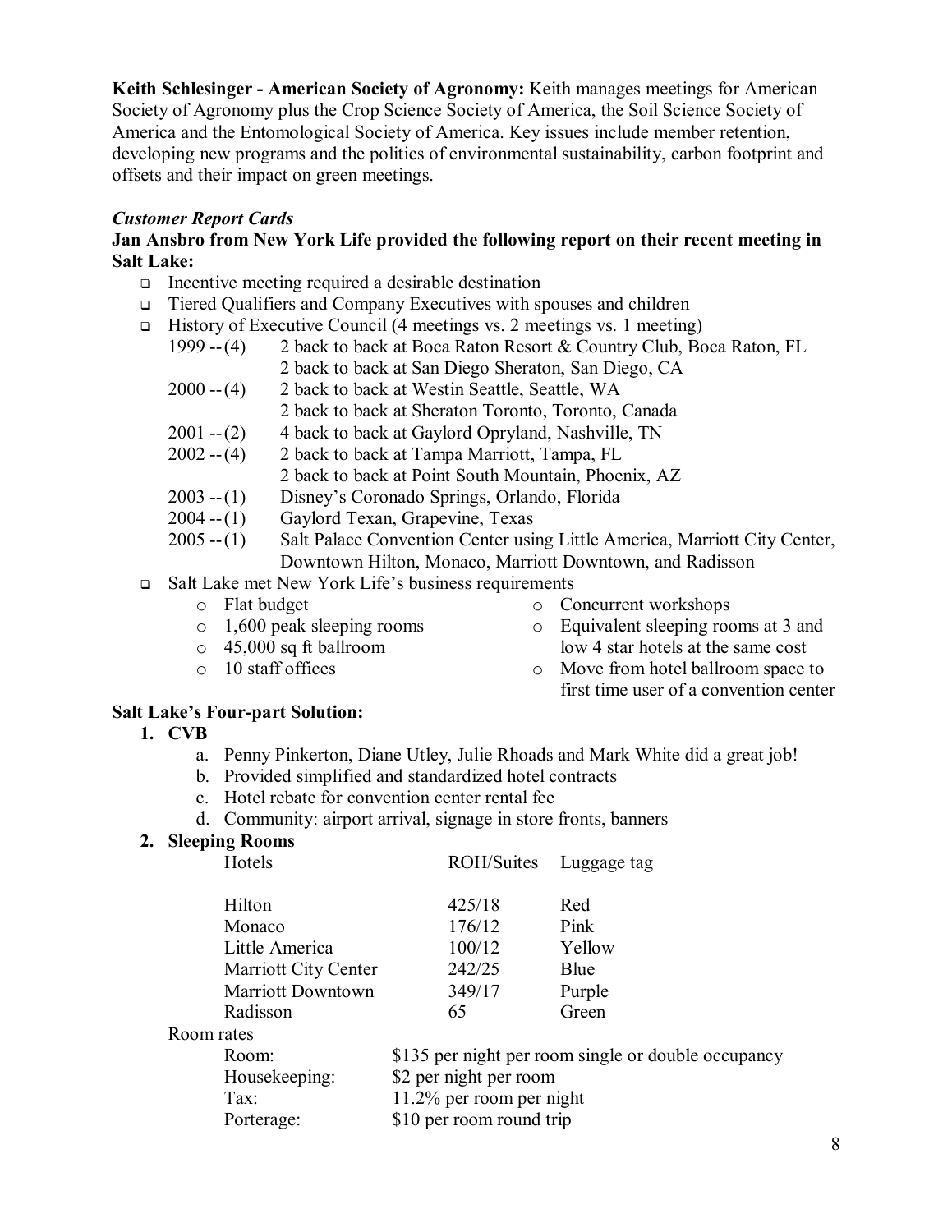### **3. Function space at the Salt Palace Convention Center**

# **4. Event Highlights**

- · Mormon Tabernacle Choir concert
- Final Night one venue for 3,200 people: food, beverage, music, speed skaters, individual skating, dancing, bungee jumping at the Utah Olympic Oval. Jeffrey Berke Productions managed the event and it was fantastic.

### **5. Areas for improvement**

- Construction in county-controlled space (Salt Palace) was not communicated clearly in advance. This needs to be addressed.
- · Felt "nickled and dimed" for some items at Salt Palace. Costs should be packaged and communicated in advance.

### *Kendall Starkweather International Technology Education Association*

Used Salt Lake in 1991, 2000, 2008; the last conference was February 21-23, 2008. Attendance was 1,313 and the Salt Palace and Marriott Downtown had been used for every conference. Trade Show was held in Salt Palace Halls A & B using 48,600 & 24,300 square feet.

The goal of the 2008 meeting was to provide leadership in the design and development of quality instruction, research, and services in technology, innovation, design, and engineering education.

### **Why ITEA uses Salt Lake:**

- Located in the middle of its western region
- Personnel at CVB, hotels, and convention center have been consistently good
- Many value ranges are available in housing and other venues
- · Easy to get a solid Local Planning Committee
- Conference package is compact and located in the right part of town
- Labor costs are reasonable
- Conference attendees have enough to do without distracting from good session attendance
- Great convention center
- Close to a major airport

# **Attendee Feedback to "How did you like Salt Lake as a conference location?"**

- 35% Rating 6 (Highest rating)
- $\bullet$  28% Rating 5
- $\bullet$  19% Rating 4

# **Attendee perception of Salt Lake**

- Attendees tend to feel safe
- Family History Library and choir are always great
- Winter sports are a positive factor
- Visitors tourism center is great
- CVB support as we got closer to the conference date was great
- · Street people across from Convention Center create an unfavorable impression

• 03% Rating 1 (Lowest rating)

 $\bullet$  08% Rating 3  $\bullet$  06% Rating 2

• Public relations materials, mailings, and support from the CVB were perfect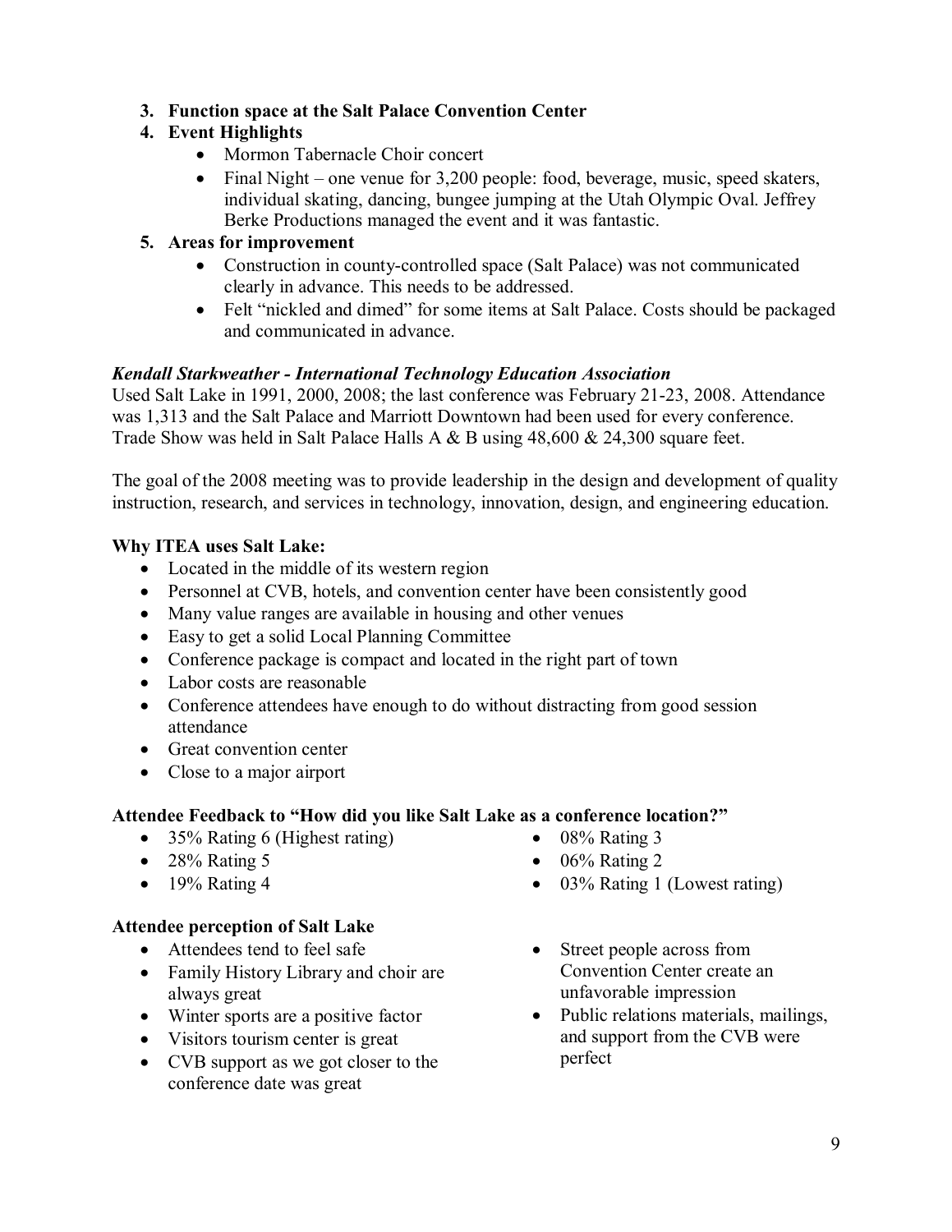- Media consultant was helpful, response rate & attention was not good
- More than usual comments made about the high cost of flying to Salt Lake

# **Kendall's personal thoughts about Salt Lake**

- People outside of the region think that it snows in downtown Salt Lake every time the mountains get snow
- Lack of attendee awareness regarding The Gateway shops
- Rebuilding downtown is a good thing and has our curiosity going
- · Curiosity about the Mormon facilities causes many to visit Temple Square at one time or another
- Everyone who thinks they need a drink can get one!
- A big valley with a small town feel
- In the end, it is the kindness of people that makes a difference. Salt Lake has that!

# *Dave Kanagy Society for Mining, Metallurgy & Exploration*

February 2008 meeting in Salt Lake attracted 4,171 attendees, "Salt Lake works for SME". The current hotel package is good and offers a wide range of rates but there remains a strong need for a 1,000 room branded headquarter hotel attached to the Salt Palace to accommodate similar groups. The association also met in Salt Lake during 2005 and 2005 and is booked again for 2013.

# **Highlights:**

- Omar at the Marriott Downtown is "the best hotel guy anywhere"!
- The Housing Connection (THC) did a great job concerned about integration with their database – IMUS – need THC to have the capability to perform this integration if they are to continue with them.
- Salt Palace is "clean and well laid out", one of the best in the country

# **Areas for Improvement:**

- Need a 1,000 room headquarter hotel
- Shilo needs immediate renovation; many complaints about this hotel
- Plaza Hotel contract and BEO were not received on a timely basis
- Training issues regarding deliveries at some hotels and at The Salt Palace
- · Concession stands at Salt Palace need more consistent hours of operation, especially on Sundays
- Salt Palace food service was "good, but not terrific"
- Felt "nickled and dimed" for some items at Salt Palace. Costs should be packaged and managed in advance.
- Lacking weekend coverage by Utah Food Service
- · Meetings rooms were not set up on time on Saturday; this was addressed on site

# *Mike Chandler – USA Volleyball*

# **Highlights:**

- Salt Lake "really works" for USA Volleyball
- Safe and secure destination highly suitable for sport groups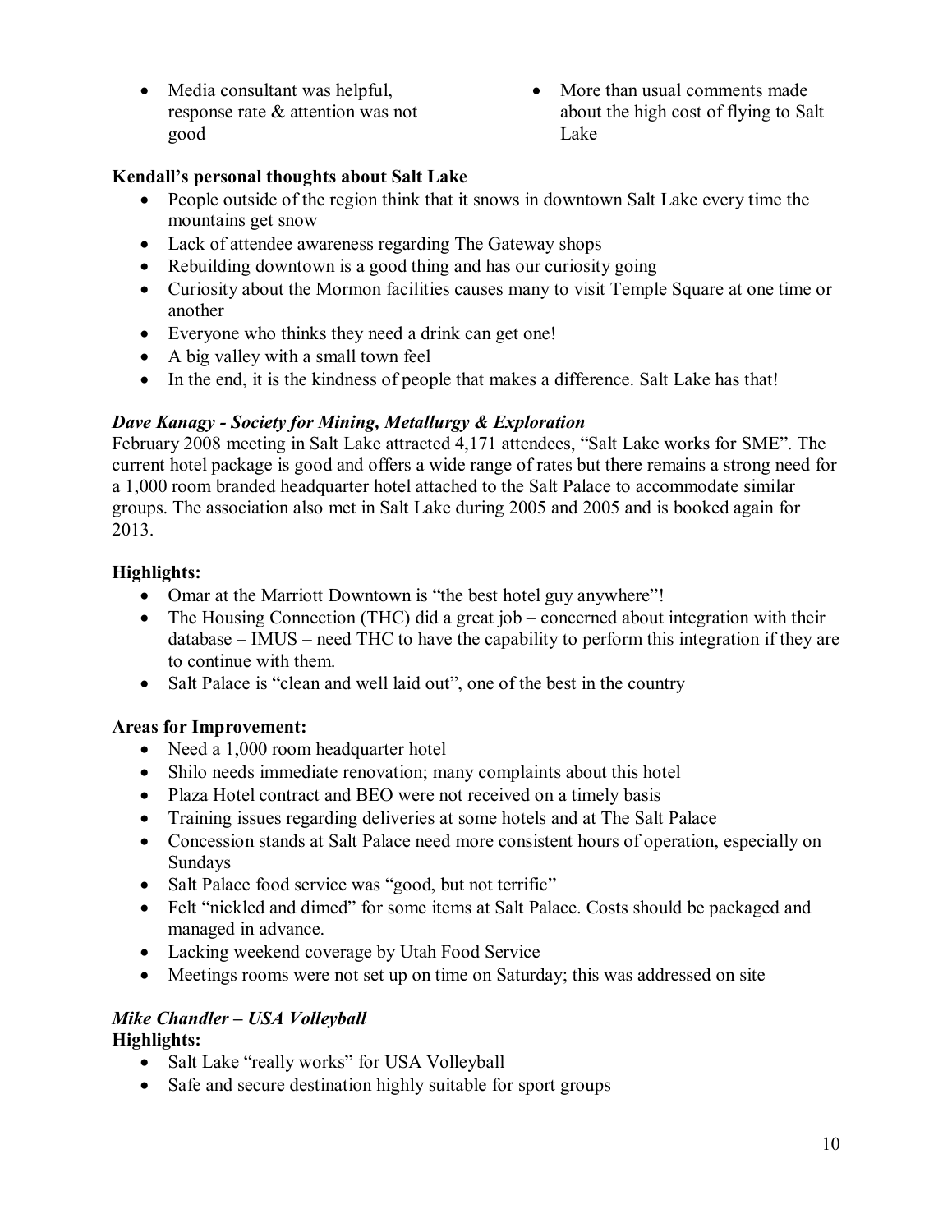### **Areas for improvement**:

- Work to change inaccurate perceptions regarding LDS Church
- Sell Salt Lake as a safe and secure destination
- Find solution to hotels which reduce or withdraw room block commitment after bid is awarded
- Need to create long-term hotel partnerships with sports groups using Atlanta-style model
- Need to find a way to lock out travel agent "pirates" who ambush room blocks by getting a block of rooms from the hotels and then promote their own room block/rate directly to attendees
- Establish method to credit organization for rooms booked outside the block

### *Connecting to the Customer – Customer Advisory Board*

The Board was asked to discuss effective ways in which Salt Lake can best develop and maintain meaningful and beneficial relationships with meeting buyers. The following feedback was provided:

- Sales professionals need training to assist them to transition from "schmoozing the client" to creating a real dialogue" which is solution-based and develops strategic relationships
- Do homework, ask the right questions. Review potential customers' website to obtain information regarding their meetings
- · Improve communications between hotels and the CVB to better coordinate sales calls and prospecting
- · Bring clients to General Managers' meetings to discuss specific issues
- Connect customers to Salt Lake's intellectual capital, business leaders and resources
- Starwood's program to connect (non-sales focused) senior executives with customers was cited as a best practice
- · New Orleans CVB's "Director of Customer Experience" model was cited as a best practice
- Anything which destroys silos and streamlines the customer experience is high desirable

# *Advertising Creative Brief – Eric White*

The Board was presented with potential ad concepts designed to get more meeting professionals to consider Salt Lake as a meeting destination; the following feedback was provided:

- · Ad concepts are "dull and dead"
- Need to target meeting buyers with a strong message
- The ads shared don't resonate with buyers; they are more directed to attendees
- "Did you Know" ads work best; share pragmatic information
- $\frac{3}{4}$  of the Board "rip and read" trade publications and don't read most ads
- Some members stated that CVBs have to do it all; print advertising, trade shows, e-mail updates, newsletters (paper and electronic), etc. CVBs need to keep their name out in the market place and can't stop advertising
- Strong need to target various audiences effectively
- · Mobile access to information is critical; print ads are less effective
- · PCMA's weekly email with sponsored ads are well received and are considered effective
- San Francisco Hilton's weekly email campaign was cited as a best practice
- Create subcommittee chaired by Elyce Jones to evaluate future content and direction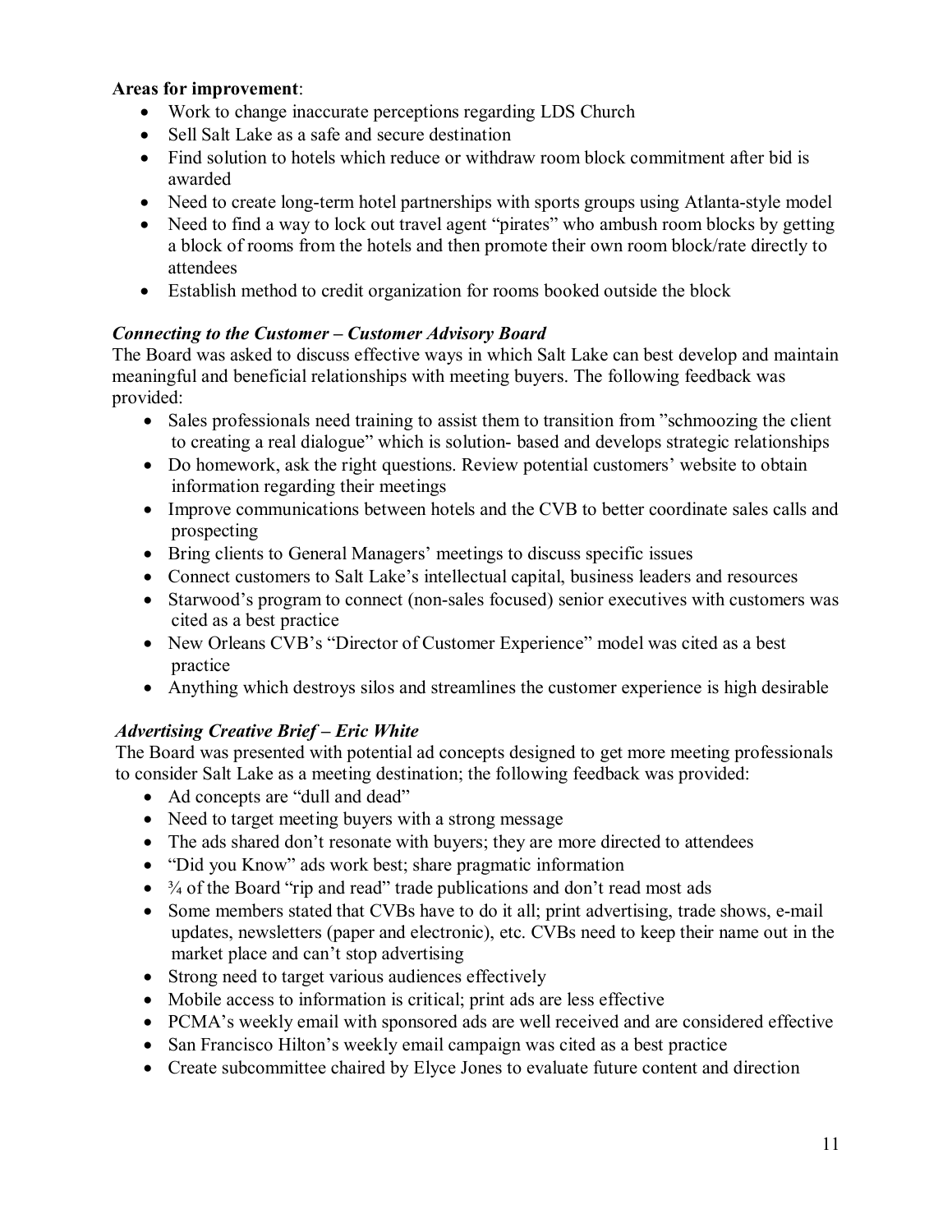### *Meetings Microsite Discussion – Scott Beck and Eric Thompson*

The meetings microsite was reviewed (see data below for complete microsite background). The Board offered the following feedback:

- · Pragmatic information is most critical "focus on function, not glitz", less banner space, use real estate for information
- Front page has "far too much eye candy"
- · Put "What's New" on front page, "starburst" it
- · Ensure upper left corner of all pages are optimized for maximum impact
- · Redesign Delta jet so it doesn't look like it's crashing into the Convention Center
- Ensure convention calendar is kept up-to-date and is displayed prominently
- Create tab for Green Meetings
- Factoids are a great tools use them throughout
- · Use rollovers with key facts, square footage, number of rooms, distances etc.
- Change the term "Testimonial" to something hipper and with less religious overtones
- Link 360 degree views and floor plans on hotel sites
- Meeting planners backpack some members suggested changing to a more business-like  $image/icon - many of them thought it was promoting the backpack as a give-away$
- · Use term "Meeting Professional" instead of "Meeting Planner" throughout the site

Current Site: [www.MeetInSaltLake.com](http://www.meetinsaltlake.com/) Development site: [http://67.138.120.230/meeting\\_professionals/](http://67.138.120.230/meeting_professionals/)

### **Meeting Home Page**

### **1. Changes to Landing Page**

- a. Smaller header graphic and wider page to allow more info on first view
- b. More color and imagery
- c. Change in Navigation to easy-to-use drop down navigation similar to windows type navigation
- d. Allow navigation to occur from visual images on page

### **2. Convention Facilities**

a. Convention Facilities have more prominence on home page. Direct link to the websites of each of Salt Lake's large meeting facilities

# **3. Convention District Ata Glance**

- a. Important to be able to view our hotels, venues and other services at-a-glance, especially for the area we have termed the Salt Lake Convention District
	- i. **Salt Lake Convention Package** A quick one page information sheet explaining the positive benefits and scope of our convention package
	- ii. **Easy Access** Link to a map that shows over 100 nonstop cities serviced by Delta Air Lines
	- iii. **Hotels, Restaurants, Venues** At-a-Glance Go through all three explaining the sortable categories; will have ability to select any of the sortable members to populate lists and map functions
	- iv. **Convention District Map** Shows the Downtown Convention District, Salt Palace, hotels, venues, attractions & restaurants
	- v. What's New will showcase downtown and area development
	- vi. **Past & Future Groups** Show the size and type of past and future conventions held in Salt Lake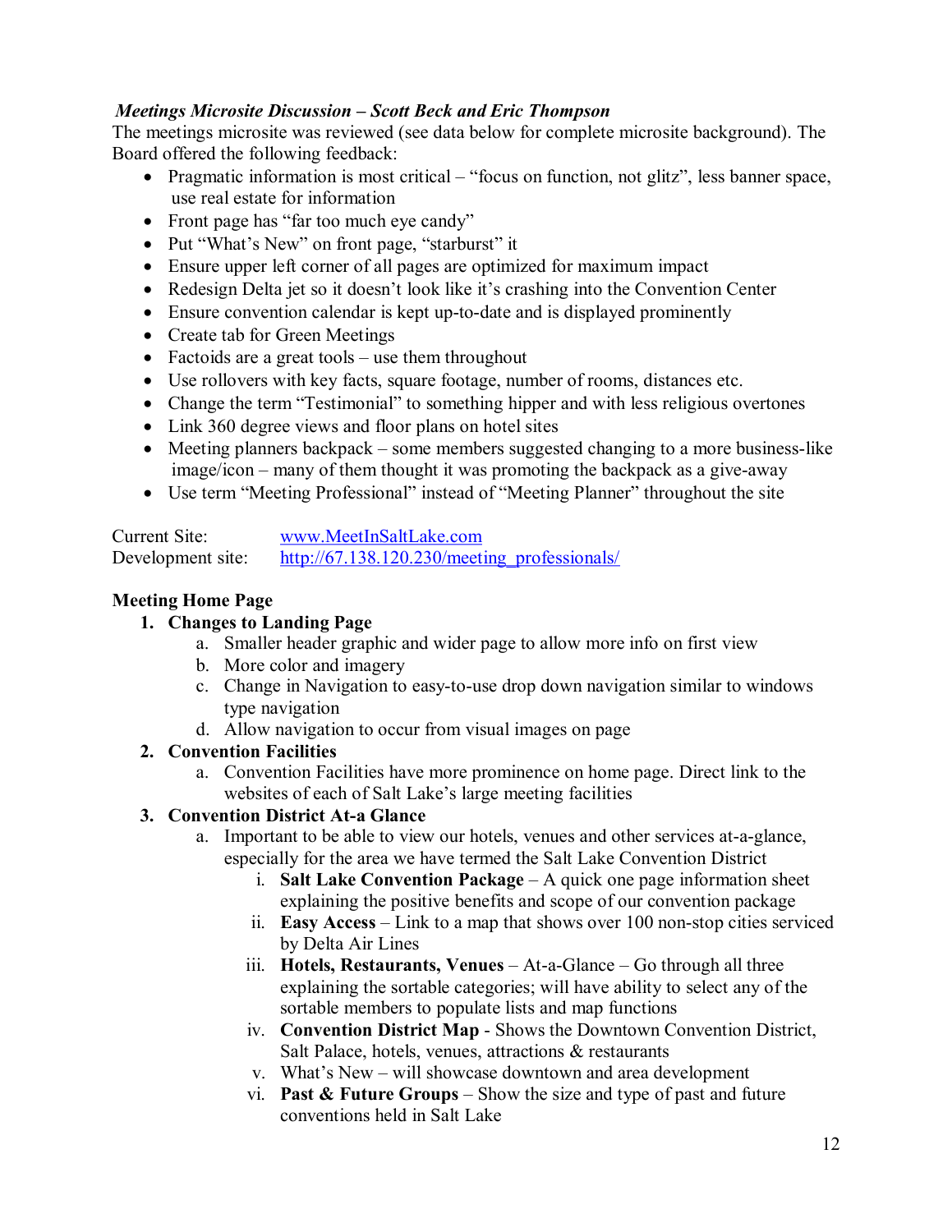vii. **Testimonials** – Third-party endorsements - developing a video player that will show Board members and others discussing the positive aspects of planning, hosting and attending conventions in and around Salt Lake

# **4. Meeting & Event Planning**

- a. Will include information from the Convention District plus all meeting and event options in the Salt Lake area. Hotels, venues and other service providers will be searchable in this area.
- b. Similar table will be built and will have sortable information similar to the Convention District At-a-Glance - this area will pull specific meeting information, similar information to chart
	- i. Newly added features will include, on-site dining and coffee shops, convention specific info, up to 5 images, Google map of area, virtual tours user reviews in the neighborhood feature
	- ii. One request was to also add an area for construction and major renovation. This will be linked to hotels off their websites.
- c. **Submit RFP/Contact Us**
	- i. **Submit RFP**
	- ii. **Contact Us –** Resource to reach sales team or convention services team
	- iii. **Request Meeting Planner Guide** Submit request or view interactive guide online. Uses page turner technology and can be printed.

# **5. Sports Event Planning**

- a. New area for the site and will have much of the same information as meeting  $\&$ event planning, but will be focused on sporting venues. Presented in a chart format that will include type, size, and location of venues.
- b. **Sports Event Testimonials** Third party text and video testimonials of planners and participants

# **6. Convention & Meeting Services**

- a. This is one of the strengths of the SLCVB
	- i. **Meeting Planner Backpack** The place to access attendance promotion information. Most did not like the backpack icon to reference this information.
		- 1. Logos and Photos
		- 2. Promotional Copy
		- 3. E-mail Campaign Builder
	- ii. Interactive services directory the place to search for all other types of convention services member providers. Not yet built, but will use check box technology to allow users to search for any of the service categories that are listed.
	- iii. The 411 Other important information not listed elsewhere. Limited information and location for hospitals, drug stores, places of worship and other miscellaneous services not covered by SLCVB membership directory.

# **7. Salt Lake Interactive**

- a. This is the area that houses many of the overall interactive databases. Many users may want to go directly to this area to access information.
	- i. Maps Google w/satellite and street view, Google Earth with buildings in place
	- ii. Complete Image Library
	- iii. All Testimonials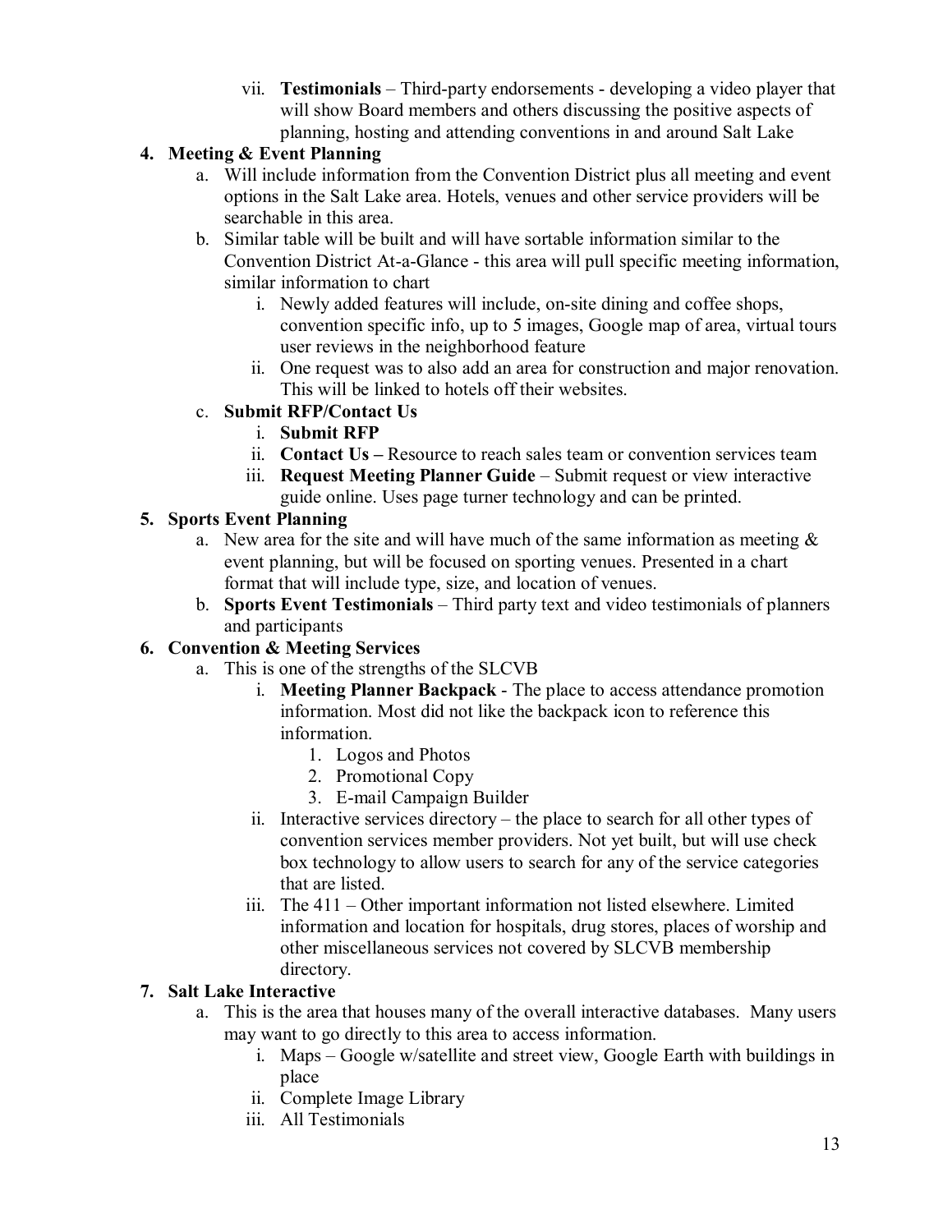- iv. Virtual Tours The company that produces the CVB's print guide is creating virtual tours of many areas of Salt Lake and surrounding areas
- v. All video content will be on video player format
- vi. My Salt Lake social networking opportunities located here
- **8. Other Global Navigation Areas of the Site**
	- a. **NowPlayingUtah.com –** A new site that is a onestop source for arts, events and culture throughout the state of Utah
	- b. **My Salt Lake** blog Meeting Planner Backpack
	- c. **Hotel booking widget** on Visit, Ski, Travel Trade, and Media microsites

# **Saturday, March 29, 2008**

### *Social Networking*

The Board was briefed on the ramifications of social networking and its impact on meetings and conventions. The following feedback was provided:

- Currently it is a tool used primarily by younger people, but its importance cannot be ignored
- Role of technology solutions will only increase
- · Understanding and evaluating technology's return on investment is often problematic
- Need to find a balance between new and "old school" tools
- Unclear how social networking will impact face-to-face meetings

### *Convention Center Pricing Models*

The Board was asked to discuss convention center pricing models and how Salt Lake can best compete from a cost perspective; the following feedback was provided:

- Transparency is highly desirable in all pricing models; need to know costs upfront, no hidden costs, do not "nickel and dime"
- Incentive funds should be made transparent
- Provide fact sheet listing prices, exclusive vendors and contact information
- Respond to RPFs with pricing
- Destination partnerships (i.e. Baltimore, Fort Worth & Sacramento) were cited as desirable
- Strong desire for Center to provide projected prices well in advance; Board appreciates this is possible for some, but not all areas. Labor costs are hard to forecast.

### *What's in a Name?*

The Board was asked to discuss whether the name of a CVB has meaning to meeting professionals and other key industry stakeholder; the following feedback was provided:

- CVB name must clearly express " who you are"
- · "It's all about the brand and the service experience, not what you're called"
- "Don't make it confusing i.e. Tampa Bay  $& Co \text{could be a clothing retailer" }$
- Keep the name Salt Lake Convention & Visitors Bureau

### *Wrap Up*

The Board was thanked for their commitment to the process of continuous improvement for Salt Lake. Their feedback was tremendously helpful; their candor and honest dialogue will be put to good use